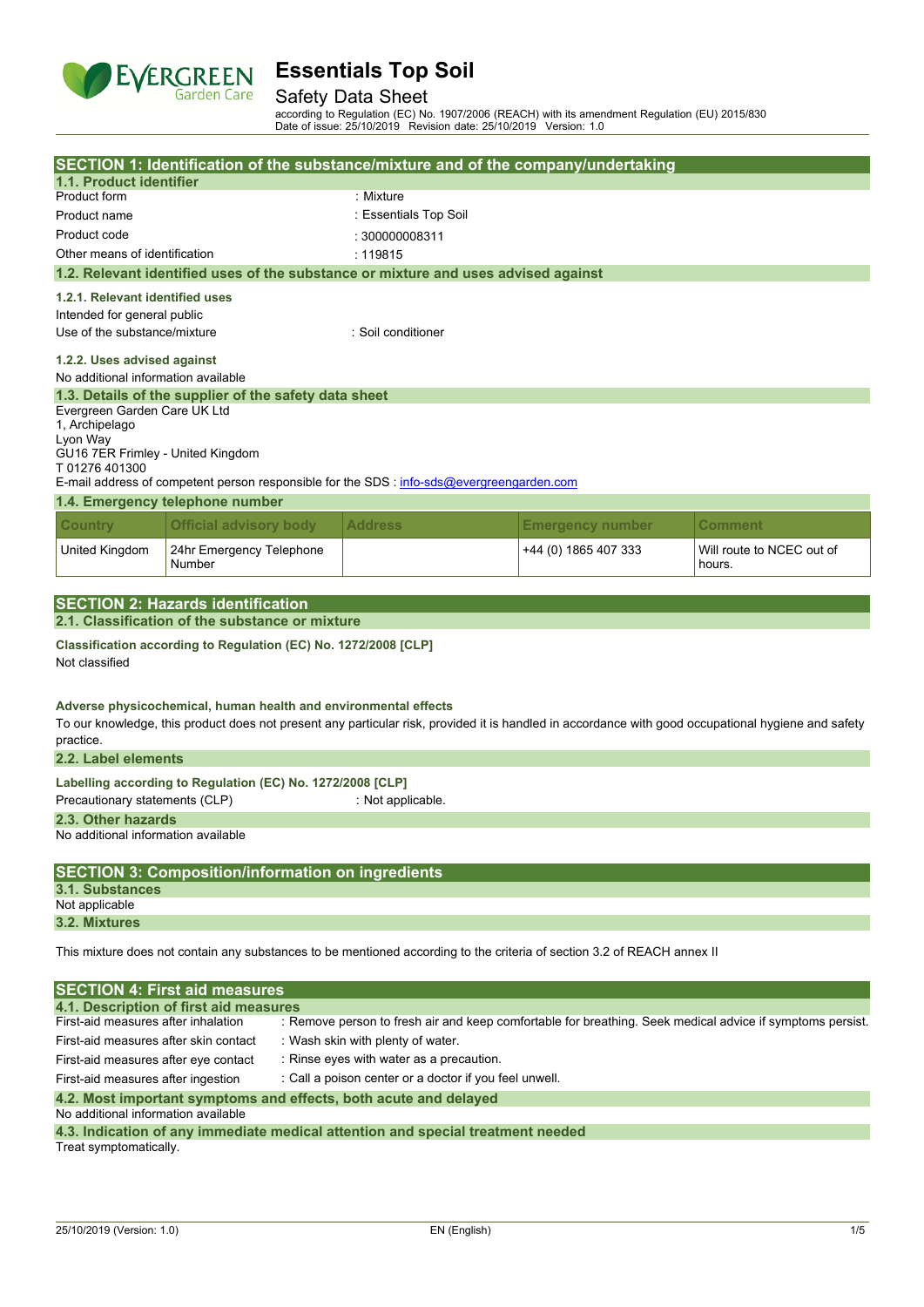## Safety Data Sheet

according to Regulation (EC) No. 1907/2006 (REACH) with its amendment Regulation (EU) 2015/830

| according to inequiation (EC) NO. 1907/2000 (INEACH) With its americanerit inequiation (EO) 2019/090                      |                                                                                                                                                                |
|---------------------------------------------------------------------------------------------------------------------------|----------------------------------------------------------------------------------------------------------------------------------------------------------------|
| <b>SECTION 5: Firefighting measures</b>                                                                                   |                                                                                                                                                                |
| 5.1. Extinguishing media<br>Suitable extinguishing media                                                                  | : Water spray. Dry powder. Foam.                                                                                                                               |
| 5.2. Special hazards arising from the substance or mixture                                                                |                                                                                                                                                                |
| Hazardous decomposition products in case of fire                                                                          | : Toxic fumes may be released.                                                                                                                                 |
| 5.3. Advice for firefighters                                                                                              |                                                                                                                                                                |
| Protection during firefighting                                                                                            | : Do not attempt to take action without suitable protective equipment. Self-contained<br>breathing apparatus. Complete protective clothing.                    |
| <b>SECTION 6: Accidental release measures</b><br>6.1. Personal precautions, protective equipment and emergency procedures |                                                                                                                                                                |
| 6.1.1. For non-emergency personnel                                                                                        |                                                                                                                                                                |
| <b>Emergency procedures</b>                                                                                               | : Ventilate spillage area.                                                                                                                                     |
| 6.1.2. For emergency responders                                                                                           |                                                                                                                                                                |
| Protective equipment                                                                                                      | : Do not attempt to take action without suitable protective equipment. For further information<br>refer to section 8: "Exposure controls/personal protection". |
| <b>6.2. Environmental precautions</b>                                                                                     |                                                                                                                                                                |
| Avoid release to the environment.<br>6.3. Methods and material for containment and cleaning up                            |                                                                                                                                                                |
| Methods for cleaning up                                                                                                   | : Sweep up or mechanically recover the product. Avoid dust formation.                                                                                          |
| Other information                                                                                                         | : Store labeled containers for disposal. Dispose of materials or solid residues at an authorized site.                                                         |
| 6.4. Reference to other sections                                                                                          |                                                                                                                                                                |
| For further information refer to section 13.                                                                              |                                                                                                                                                                |
| <b>SECTION 7: Handling and storage</b><br>7.1. Precautions for safe handling                                              |                                                                                                                                                                |
| Precautions for safe handling                                                                                             | : Ensure good ventilation of the work station. Wear personal protective equipment.                                                                             |
| Hygiene measures                                                                                                          | : Do not eat, drink or smoke when using this product. Always wash hands after handling the<br>product.                                                         |
| 7.2. Conditions for safe storage, including any incompatibilities                                                         |                                                                                                                                                                |
| Storage conditions                                                                                                        | : Store in a dry, well-ventilated place. Keep cool.                                                                                                            |
| 7.3. Specific end use(s)<br>No additional information available                                                           |                                                                                                                                                                |
| <b>SECTION 8: Exposure controls/personal protection</b>                                                                   |                                                                                                                                                                |
| 8.1. Control parameters<br>No additional information available                                                            |                                                                                                                                                                |
| 8.2. Exposure controls                                                                                                    |                                                                                                                                                                |
| Appropriate engineering controls:                                                                                         |                                                                                                                                                                |
| Ensure good ventilation of the work station.                                                                              |                                                                                                                                                                |
| Hand protection:                                                                                                          |                                                                                                                                                                |
| Protective gloves                                                                                                         |                                                                                                                                                                |
| Eye protection:                                                                                                           |                                                                                                                                                                |
| Safety glasses                                                                                                            |                                                                                                                                                                |
| Skin and body protection:                                                                                                 |                                                                                                                                                                |
| Wear suitable protective clothing                                                                                         |                                                                                                                                                                |
| <b>Respiratory protection:</b>                                                                                            |                                                                                                                                                                |
| In case of insufficient ventilation, wear suitable respiratory equipment                                                  |                                                                                                                                                                |
| <b>Environmental exposure controls:</b>                                                                                   |                                                                                                                                                                |
| Avoid release to the environment.                                                                                         |                                                                                                                                                                |

| <b>SECTION 9: Physical and chemical properties</b>         |                  |  |  |
|------------------------------------------------------------|------------------|--|--|
| 9.1. Information on basic physical and chemical properties |                  |  |  |
| Physical state                                             | : Fibrous solid. |  |  |
| Colour                                                     | Brown            |  |  |
| Odour                                                      | :Earthy          |  |  |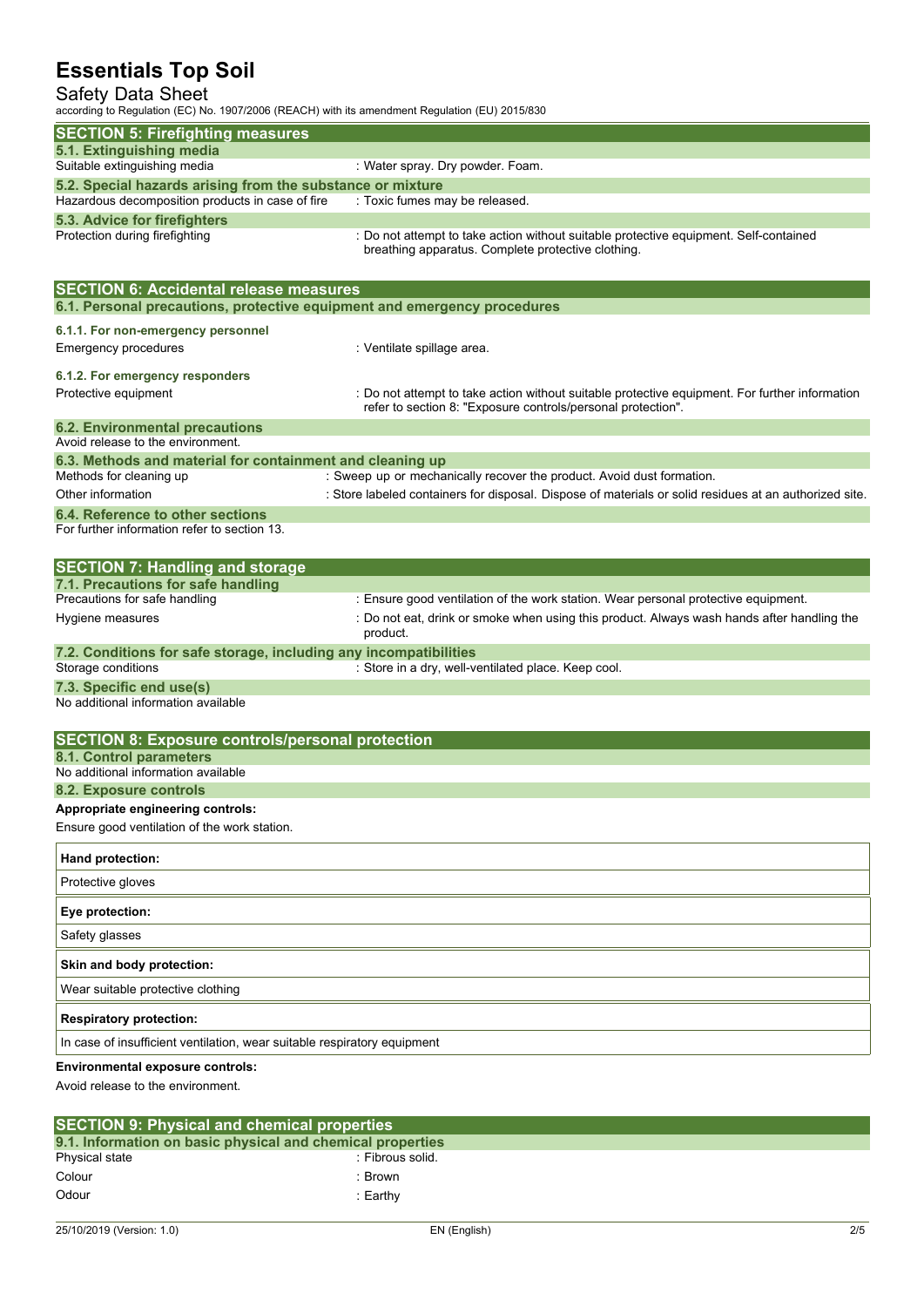## Safety Data Sheet

according to Regulation (EC) No. 1907/2006 (REACH) with its amendment Regulation (EU) 2015/830

| Odour threshold                            | : Not applicable    |
|--------------------------------------------|---------------------|
| рH                                         | :6.2                |
| Relative evaporation rate (butylacetate=1) | : Not applicable    |
| Melting point                              | : Not applicable    |
| Freezing point                             | : Not applicable    |
| Boiling point                              | : Not applicable    |
| Flash point                                | : No data available |
| Auto-ignition temperature                  | : No data available |
| Decomposition temperature                  | : No data available |
| Flammability (solid, gas)                  | : No data available |
| Vapour pressure                            | : Not applicable    |
| Relative vapour density at 20 °C           | : Not applicable    |
| Relative density                           | : 500kg/m3          |
| Solubility                                 | : Not applicable    |
| Log Pow                                    | : No data available |
| Viscosity, kinematic                       | : Not applicable    |
| Viscosity, dynamic                         | : Not applicable    |
| Explosive properties                       | : No data available |
| Oxidising properties                       | : No data available |
| <b>Explosion limits</b>                    | : Not applicable    |
| 9.2. Other information                     |                     |

No additional information available

| <b>SECTION 10: Stability and reactivity</b> |  |
|---------------------------------------------|--|
|---------------------------------------------|--|

| <b>10.1. Reactivity</b> |
|-------------------------|
|-------------------------|

Under normal conditions of storage and use, hazardous decomposition products should not be produced.

| <b>SECTION 11: Toxicological information</b> |                  |  |
|----------------------------------------------|------------------|--|
| 11.1. Information on toxicological effects   |                  |  |
| Acute toxicity (oral)                        | : Not classified |  |
| Acute toxicity (dermal)                      | : Not classified |  |
| Acute toxicity (inhalation)                  | : Not classified |  |
| Skin corrosion/irritation                    | : Not classified |  |
| Serious eye damage/irritation                | : Not classified |  |
| Respiratory or skin sensitisation            | : Not classified |  |
| Germ cell mutagenicity                       | : Not classified |  |
| Carcinogenicity                              | : Not classified |  |
| Reproductive toxicity                        | : Not classified |  |
| STOT-single exposure                         | : Not classified |  |
| STOT-repeated exposure                       | : Not classified |  |
| Aspiration hazard                            | : Not classified |  |
|                                              |                  |  |

| ISECTION TZ. ECOlOGICAI IIIIOHIIAUOH |                                                                                                                            |
|--------------------------------------|----------------------------------------------------------------------------------------------------------------------------|
| <b>12.1. Toxicity</b>                |                                                                                                                            |
| Ecology - general                    | : The product is not considered harmful to aquatic organisms nor to cause long-term<br>adverse effects in the environment. |
| Acute aguatic toxicity               | : Not classified                                                                                                           |
| Chronic aquatic toxicity             | : Not classified                                                                                                           |
|                                      |                                                                                                                            |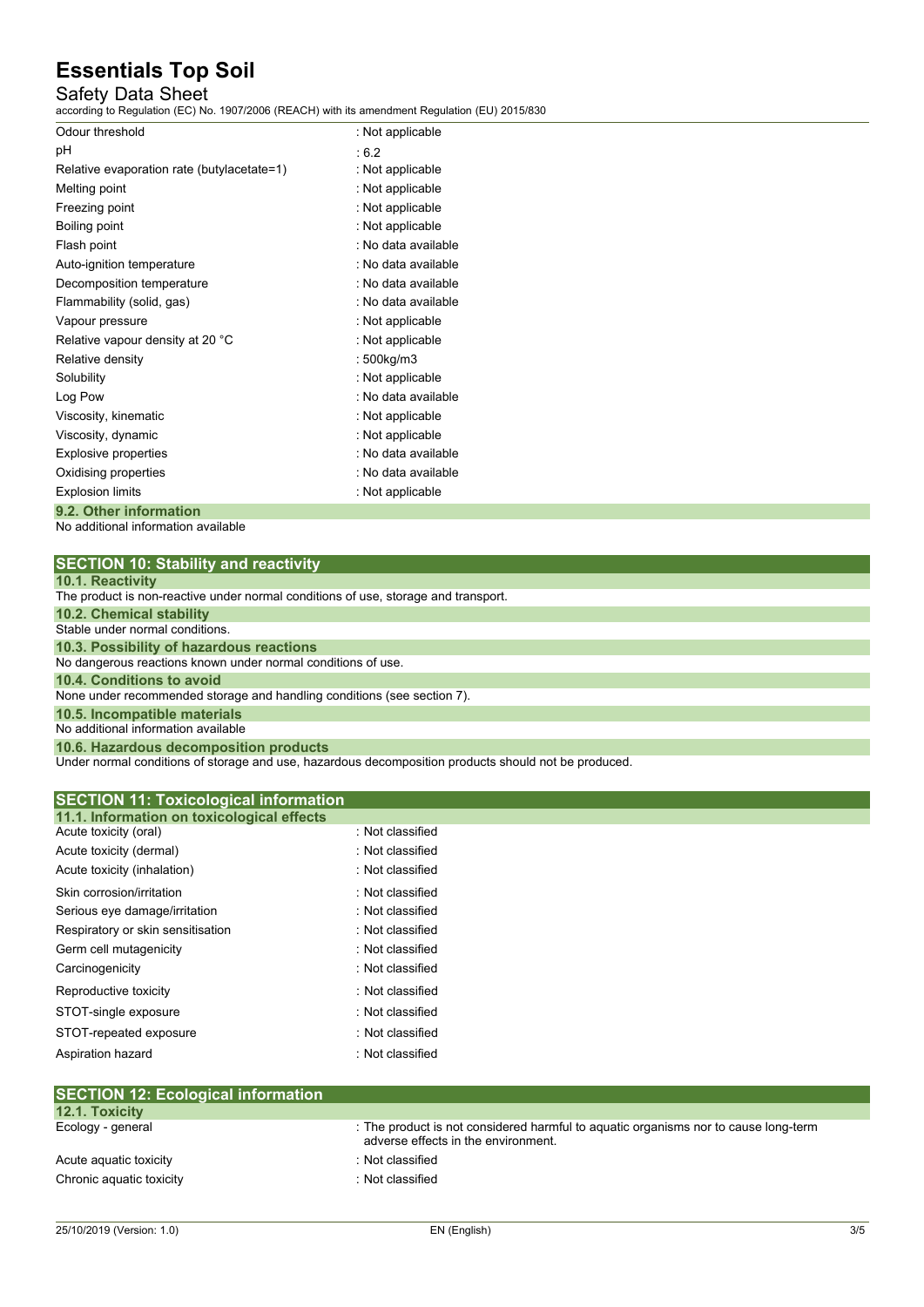## Safety Data Sheet

according to Regulation (EC) No. 1907/2006 (REACH) with its amendment Regulation (EU) 2015/830

| 12.2. Persistence and degradability      |
|------------------------------------------|
| No additional information available      |
| 12.3. Bioaccumulative potential          |
| No additional information available      |
| 12.4. Mobility in soil                   |
| No additional information available      |
| 12.5. Results of PBT and vPvB assessment |
| No additional information available      |
| 12.6. Other adverse effects              |
| No additional information available      |
|                                          |

### **SECTION 13: Disposal considerations**

**13.1. Waste treatment methods**

: Do not contaminate water with the product or its container.

Dispose of contents/container in accordance with licensed collector's sorting instructions. Packaging may be recycled, if local facilities permit.

| <b>SECTION 14: Transport information</b>         |                |                |                |                |  |  |
|--------------------------------------------------|----------------|----------------|----------------|----------------|--|--|
| In accordance with ADR / RID / IMDG / IATA / ADN |                |                |                |                |  |  |
| <b>ADR</b>                                       | <b>IMDG</b>    | <b>IATA</b>    | <b>ADN</b>     | <b>RID</b>     |  |  |
| 14.1. UN number                                  |                |                |                |                |  |  |
| Not applicable                                   | Not applicable | Not applicable | Not applicable | Not applicable |  |  |
| 14.2. UN proper shipping name                    |                |                |                |                |  |  |
| Not applicable                                   | Not applicable | Not applicable | Not applicable | Not applicable |  |  |
| 14.3. Transport hazard class(es)                 |                |                |                |                |  |  |
| Not applicable                                   | Not applicable | Not applicable | Not applicable | Not applicable |  |  |
| 14.4. Packing group                              |                |                |                |                |  |  |
| Not applicable                                   | Not applicable | Not applicable | Not applicable | Not applicable |  |  |
| 14.5. Environmental hazards                      |                |                |                |                |  |  |
| Not applicable                                   | Not applicable | Not applicable | Not applicable | Not applicable |  |  |

No supplementary information available

#### **14.6. Special precautions for user**

**Overland transport:** Not applicable **Transport by sea:** Not applicable **Air transport:** Not applicable **Inland waterway transport:** Not applicable **Rail.transport:** Not applicable

#### **14.7. Transport in bulk according to Annex II of Marpol and the IBC Code** Not applicable

### **SECTION 15: Regulatory information**

**15.1. Safety, health and environmental regulations/legislation specific for the substance or mixture**

### **15.1.1. EU-Regulations**

Contains no REACH substances with Annex XVII restrictions

Contains no substance on the REACH candidate list

Contains no REACH Annex XIV substances

Contains no substance subject to REGULATION (EU) No 649/2012 OF THE EUROPEAN PARLIAMENT AND OF THE COUNCIL of 4 July 2012 concerning the export and import of hazardous chemicals.

Substance(s) are not subject to Regulation (EC) No 850/2004 of the European Parliament and of the Council of 29 April 2004 on persistent organic pollutants and amending Directive 79/117/EEC.